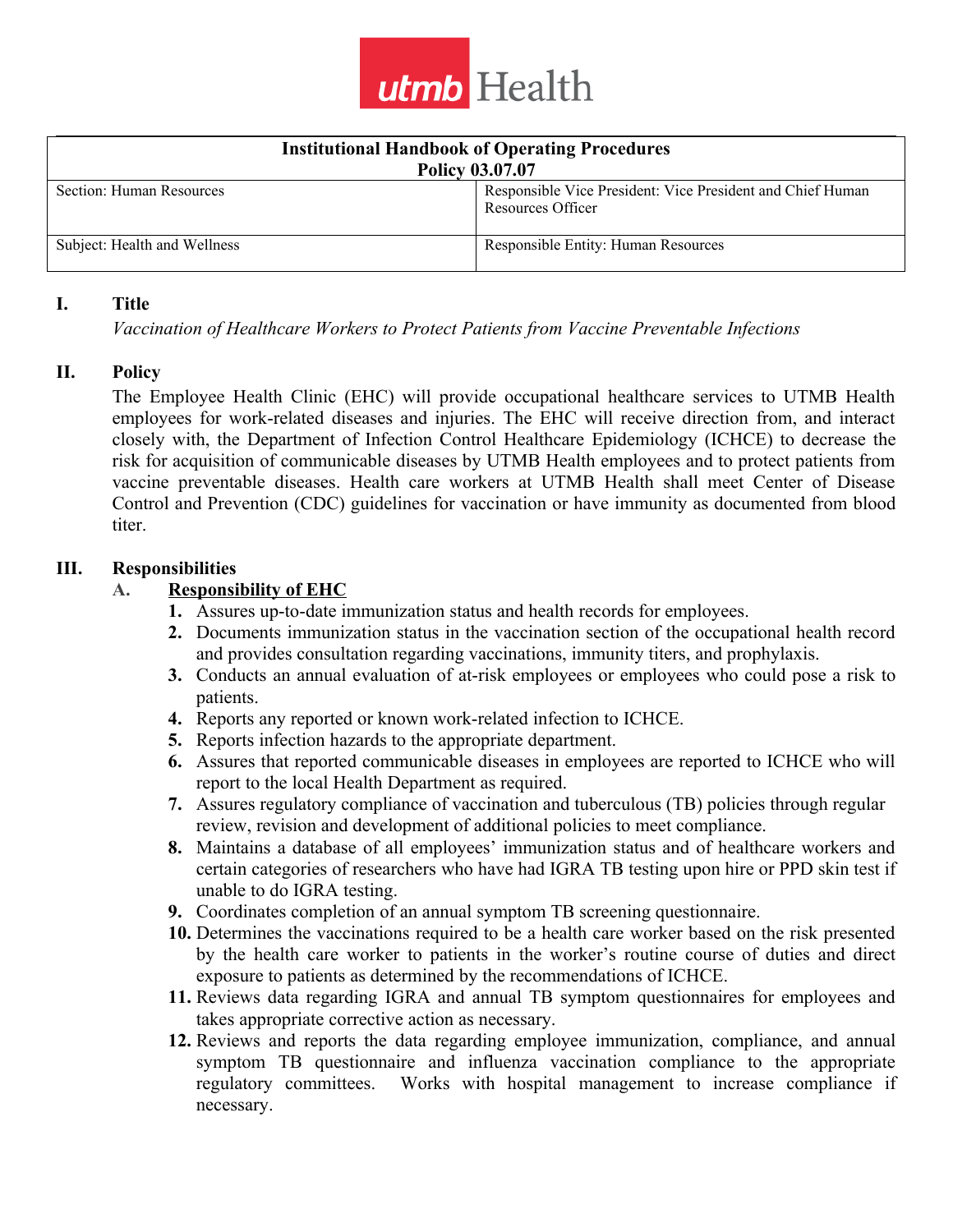**13.** Advises appropriate action, including prophylaxis, after exposure of employees to communicable diseases.

# **B. Responsibility of UTMB Health System Leadership**

- **1.** Supports the Employee Health Program in mitigation of risk from communicable disease.
- **2.** Encourages employee participation in programs by allowing employees to receive vaccinations or participate in other infections disease evaluations during working hours.
- **3.** Communicates compliance information to managers and advocates participation (i.e. influenza vaccination, immunizations, and TB testing upon hire and annual review of symptom questionnaire).

## **IV. Vaccines**

- **A.** New employees deemed to be health care workers must report required immunization records and TB testing status to the Employee Health Clinic and receive a clearance from Employee Health prior to direct patient care, entering a patient's room, or meeting patients face-to-face within six feet in the course of their duties.
- **B.** Employees will be evaluated by EHC to assure immunization compliance.
- **C.** Employees who are health care workers must have immunity against influenza; measles, mumps, and rubella; varicella; and pertussis and be screened for Hepatitis B vaccinations. Employees will be provided immunization against Hepatitis B upon request. Employees who work in clinical microbiology must have documentation of Hepatitis B vaccination.
- **D.** Employees who decline vaccination for the medical conditions identified as contraindications or precautions by the Centers for Disease Control and Prevention (see matrix below in the Appendix) must use any required protective medical equipment in order to protect others in the workplace. For annual influenza only, compliance to the policy may be obtained by completing a declination and adhere to the required masking during flu season as determined by Infection Control Healthcare Epidemiology which will be kept in the employee vaccination portion of their occupational medical record maintained by the EHC.
- **E.** UTMB Health will not discriminate or retaliate against an individual who is exempt from the required vaccinations due to contraindications or precautions identified by the Centers for Disease Control and Prevention or by the State of Texas Declination for vaccination. The required use of protective medical equipment, such as gloves and masks, may not be considered a retaliatory action.

# **V. Screening**

- **A.** All new hires designated as health care workers must be cleared by Employee Health as a part of the onboarding process before employment. An immunization history or proof of immunity is required.
- **B.** [Criteria for screening for specific diseases is available for review.](http://intranet.utmb.edu/policies_and_procedures/Search_Results/PNP_140730)

# **VI. Definitions**

Health care workers: individuals who may present or be at risk of, transmission of vaccine preventable diseases, because they provide direct patient care, enter a patient's room, or meet patients face-to-face within six feet in the course of their duties.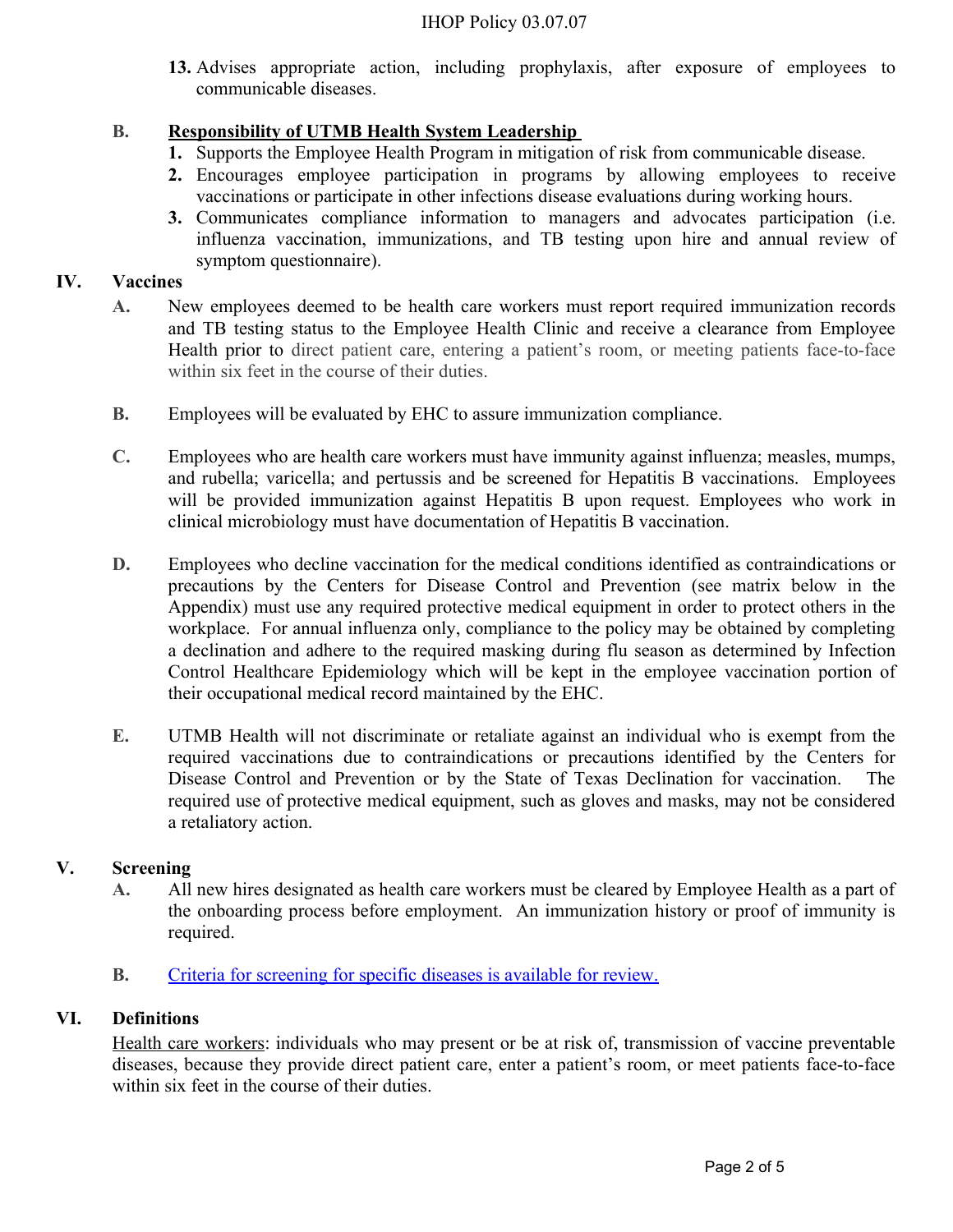#### IHOP Policy 03.07.07

Vaccine preventable diseases: diseases included in the most current recommendations of the Advisory Committee on Immunization, Practices of the Centers for Disease Control and Prevention.

Proof of immunity: documentation of previous immunizations or serologic evidence of immunity.

Written flu declination: a signed document indicating the reason for declining the influenza vaccine and agreement to wear a mask during influenza season.

## **VII. Related UTMB Policies and Procedures**

 UTMB Epidemiology Policy 01.08: *[Employee Furlough Due to Occupational Exposure to Infectious](https://www.utmb.edu/policies_and_procedures/Non-IHOP/Healthcare_Epidemiology/01.08%20-%20Employee%20and%20Student%20Furlough%20Due%20to%20Occupational%20Exposure%20to%20Infectious.pdf)  [Diseases](https://www.utmb.edu/policies_and_procedures/Non-IHOP/Healthcare_Epidemiology/01.08%20-%20Employee%20and%20Student%20Furlough%20Due%20to%20Occupational%20Exposure%20to%20Infectious.pdf)*  [UTMB Epidemiology Policy 01.17:](https://www.utmb.edu/policies_and_procedures/Non-IHOP/Healthcare_Epidemiology/01.17%20-%20Influenza%20Vaccination.pdf) *Influenza Vaccination* UTMB Epidemiology Policy 01.28: *[Rubeola \(Measles\), Mumps, Rubella Immunization Program](https://www.utmb.edu/policies_and_procedures/Non-IHOP/Healthcare_Epidemiology/01.28%20-%20Measles,%20Mumps%20and%20Rubella%20Immunity%20Program.pdf)* UTMB Epidemiology Policy 01.34: *[Varicella-Zoster Virus Infection Control Program](https://www.utmb.edu/policies_and_procedures/Non-IHOP/Healthcare_Epidemiology/01.34%20-%20Varicella%20Zoster%20Virus%20Infection%20Control%20Program.pdf)* [UTMB Epidemiology Policy 01.45:](https://www.utmb.edu/policies_and_procedures/Non-IHOP/Healthcare_Epidemiology/01.45%20-%20Pertussis_Infection_Control_Program.pdf) *Pertusis Infection Control Program* UTMB Epidemiology Policy 1.21: *Tuberculosis (TB) Control Program*

## **VIII. References**

Centers for Disease Control and Prevention. Update: Prevention of Hepatitis A after exposure to Hepatitis A virus and in International Travelers. Updated Recommendations of the Advisory Committee on Immunization Practices (ACIP). MMWR 2007;56(41):1080-1084.

Centers for Disease Control and Prevention. Prevention and Control of Meningococcal Disease: Recommendations of the Advisory Committee on Immunization Practices (ACIP). MMWR 2005;54(RR-7):1-21.

Siegel JD, Rhinehart E, Jackson M, Chiarello L and the Healthcare Infection Control Practices Advisory Committee, 2007 Guideline for Isolation Precautions: Preventing Transmission of Infectious Agents in Healthcare Settings. <http://www.cdc.gov/ncidod/dhqp/pdf/isolation2007.pdf>

Centers for Disease Control and Prevention. Updated Recommendation from the Advisory Committee on Immunization Practices (ACIP) for Revaccination of Persons at Prolonged Increased Risk for Meningococcal Disease. MMWR 2009;58(37):1042-1043.

Centers for Disease Control and Prevention. Licensure of a Meningococcal Conjugate Vaccine (Menveo) and Guidance for Use--Advisory Committee on Immunization Practices (ACIP), 2010. MMWR 2010;59(9):273.

Centers for Disease Control and Prevention. Immunization of Health-Care Personnel: Recommendations of the Advisory Committee on Immunization Practices (ACIP). MMWR 2011; 60(RR07):1-45.

#### **IX.** Dates Approved or Amended

| Originated: $10/03/2012$         |                          |
|----------------------------------|--------------------------|
| Reviewed with Changes: 8/17/2016 | Reviewed without Changes |
| 10/18/2016                       |                          |
|                                  |                          |

#### **X. Contact Information**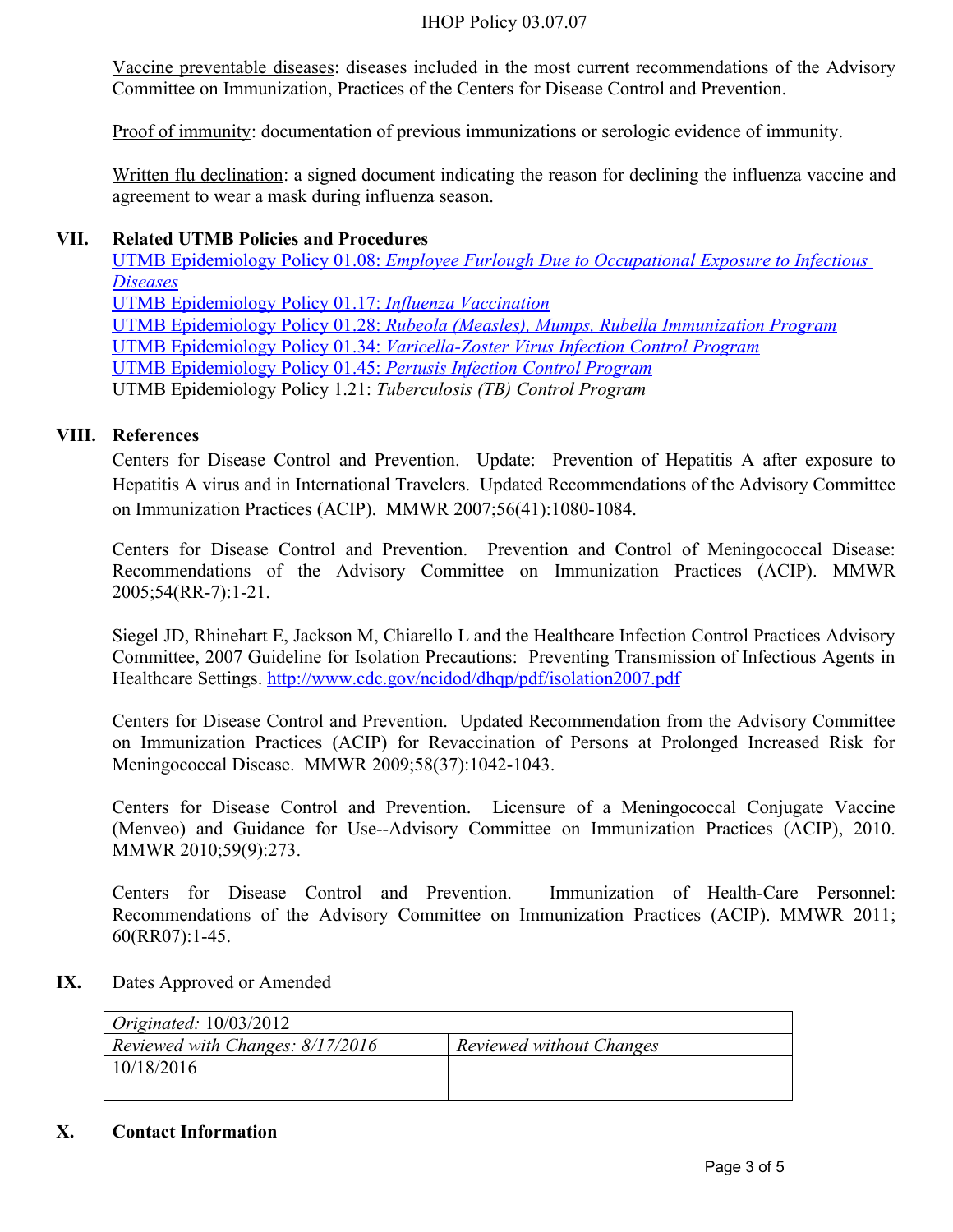HR – Employee Health (409) 747-9172